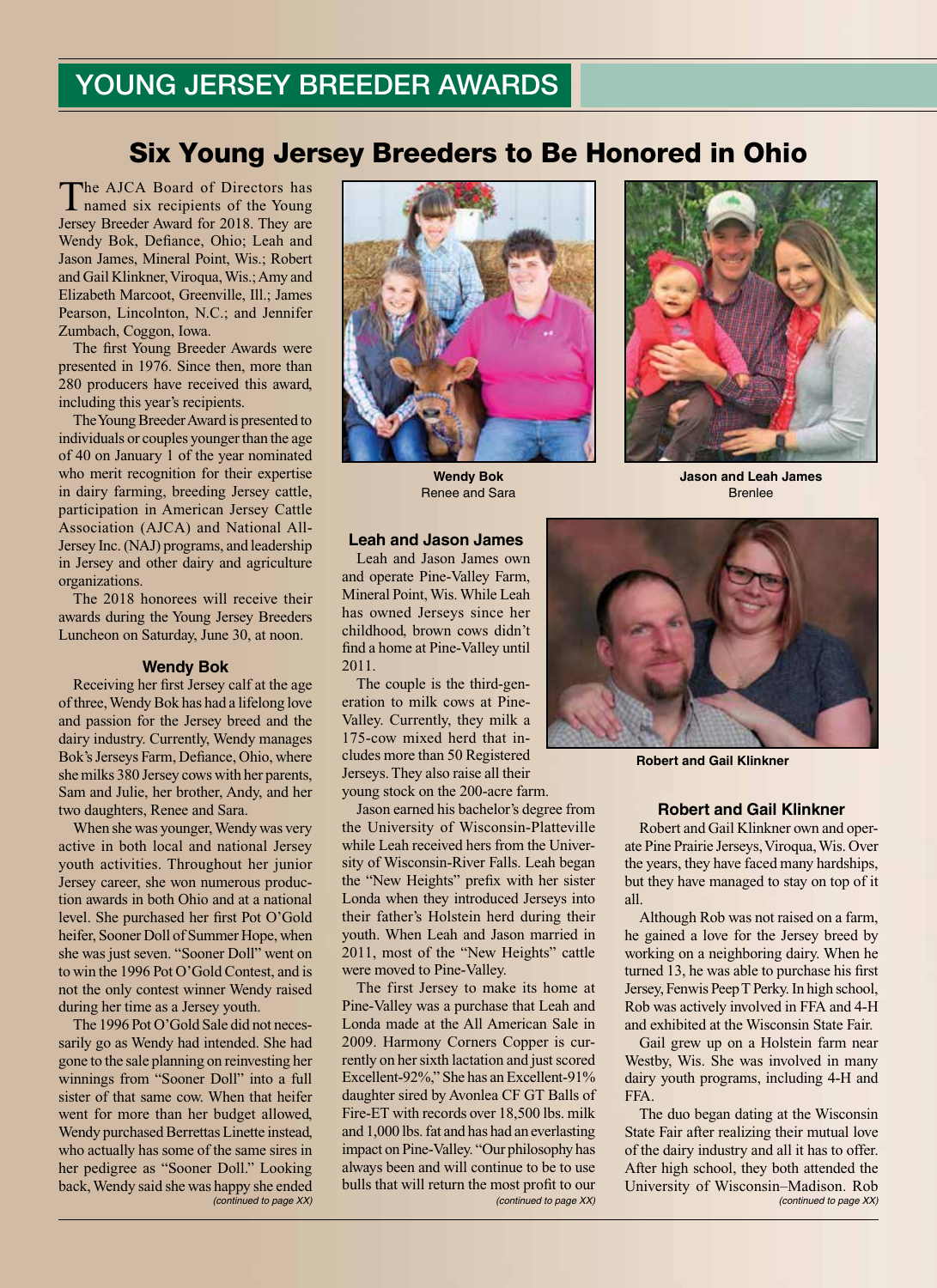



**Beth and Amy Marcoot James and Danielle Pearson**



**Jennifer Zumbach** Dave, Karl, Will, Anna, Neal

#### **Amy and Elizabeth Marcoot**

Amy and Elizabeth "Beth" Marcoot have only known brown for as long as they can remember. They are the seventh generation of Marcoots to breed and own Jerseys in the United States, and the third generation to milk at the farm's current location in Greenville, Ill.

After graduating from high school, Amy attended the University of Illinois and completed a bachelor's degree in kinesiology and agriculture education. She then attended Eastern Illinois University to obtain a master's degree in counseling. Amy then spent the next 16 months in Turkey helping with a startup company.

Beth also attended the University of Illinois after she graduated from high school, where she earned a bachelor's degree in human development and family studies. She spent the next two years working as a counselor and program

## **James B. Pearson**

James B. Pearson, Jr., Piedmont Jerseys, Lincolnton, N.C., has always known that his career would be in the dairy industry. It all started when he began showing Jerseys at the local county fair when he was 10. He has not looked back since.

After high school, James attended North Carolina State University where he earned degrees in both animal science and agricultural business management. While in college,

he was a member of animal science and dairy science clubs while also serving as vice president of Farmhouse Fraternity.

"James never waivered on his desire to be a dairy farmer milking Jersey cows," wrote Herby D. Lutz in a letter of support. "James returned to the farm following graduation and has mastered all aspects of a large grazing dairy in the southwest and the cows have truly excelled under his guidance."

James returned to the farm in 2012 to help supervise the day-to-day chores, such as crop production and animal nutrition. Currently, James owns 52 Jerseys, of which 23 are milking and have a rolling herd average of 18,479 lbs. milk, 850 lbs. fat, and 664 lbs. protein as of December 2017. The herd has been enrolled in REAP since January 1997, and the farm also utilizes AJCA's Equity program and regional young sire sampling.

*(continued to page XX) (continued to page XX)* When working on the mating for his herd, James focuses on milk production, JUI, A2A2, and type. "With these traits, I feel that I will produce a cow that will be

## **Jennifer Zumbach**

According to Jennifer Zumbach, Jerseys are a part of her DNA. She was born and raised on the family farm, Kunde Jersey Farm, Manchester, Iowa, and she has been through it all.

Early in her childhood, the family farm had a barn fire that killed nearly all their young stock. After the incident, the family took in some cattle for a friend to help increase their numbers for a few years. Unknowingly, the new cattle were infected with Johne's Disease, and the infection broke loose through the herd for a couple of years. "My dad has compared it to an iceberg—if you can see some, then there are so many more infected that you can't see," wrote Jennifer in her application letter.

Jennifer and her family bounced back from the outbreak through rigorous testing, culling, and vaccinating. "We could have sold our herd and started over, but we decided to push through and build from the genetics that remained," wrote Jennifer.

Throughout the ordeal, Jennifer remained active in several Jersey organizations. In 1998, she was crowned Iowa Jersey Princess and Alternate Iowa Dairy Princess. Over the course of that year, she traveled over 4,000 miles throughout Iowa promoting the dairy industry at various events, such as county dairy banquets and board meetings.

Her stint in Jersey royalty continued when she was crowned the 1998 National Jersey Queen. This title allowed Jennifer to travel to national shows and annual meetings as well as to events hosted around the world. She went to Australia in April 1999 to attend the World Jersey Conference and forged friendships that remain strong today. While there, Jennifer was able to set up a summer internship for her to work on a dairy on the Island of Jersey. "It was a great opportunity to grow personally, sharpen my farm goals, and learn different techniques," wrote Jennifer of the internship.

The following year, Jennifer was voted Iowa Jersey Cattle Club secretary and treasurer, and she remains in that post today. Along with that position, she is the editor for the club's publication, the *Iowa Jersey Today*. Jennifer also helped with the 2007 AJCA-NAJ Annual Meetings in Iowa.

In 2001, Jennifer graduated from Iowa State University with a degree in dairy science. While in college, she served as president of the dairy science club, was the *(continued to page XX)*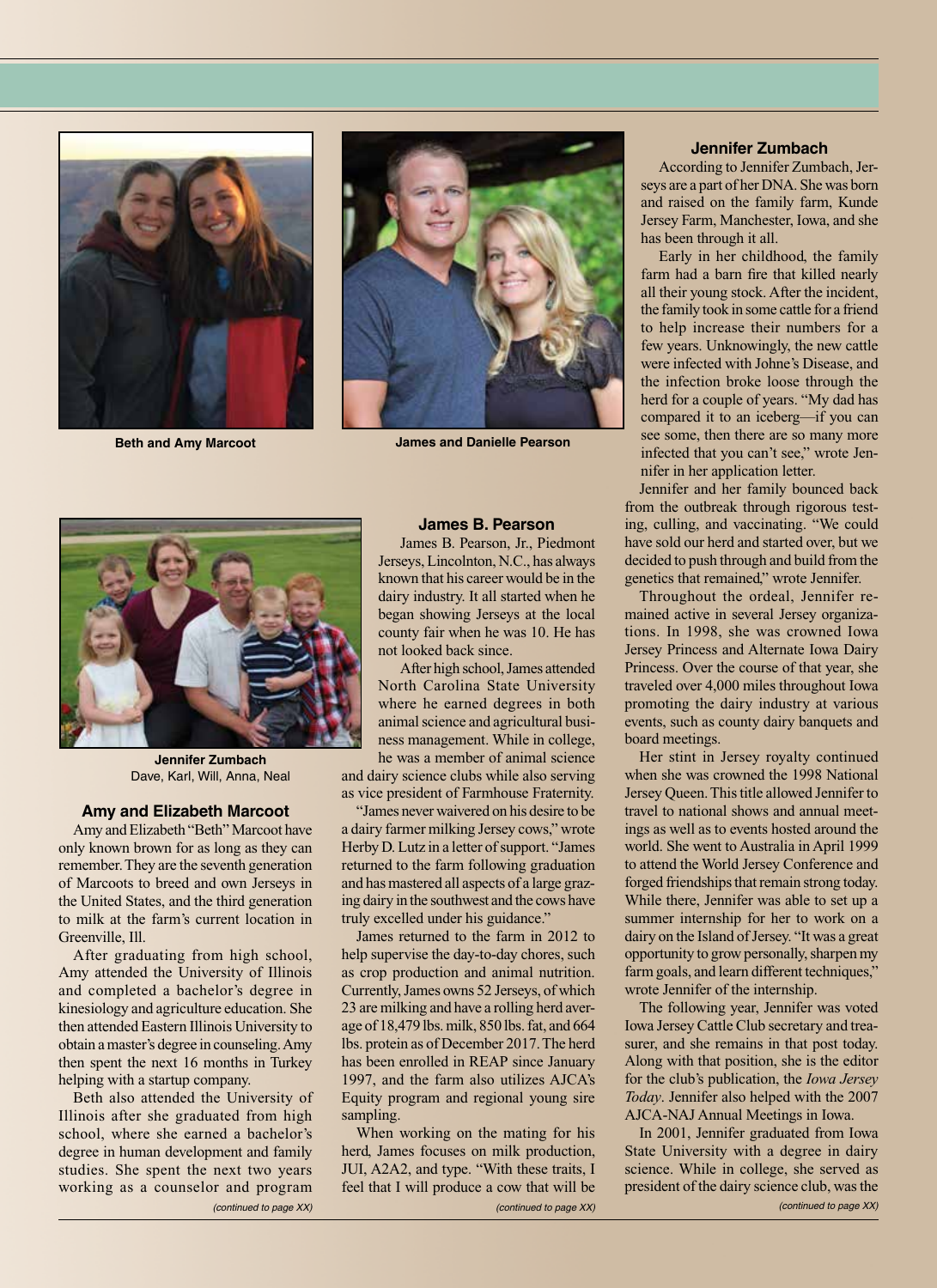#### **Bok**

*(continued from page XX)*

up with "Linette" since she went on to win the 1998 National Youth Production Contest and the 1999 Pot O'Gold Contest. She is a former #1 JPI cow. "Linette" also had two sons go to A.I., Bok Bold Daniel Linette Lucky and Bok Apache Linette Lofton.

At the 2000 Pot O'Gold Sale, Wendy bought a full sister to "Linette," Schrim Berretta Lindy-ET. In 2003, "Lindy" was the winner of the Pot O'Gold Contest and Wendy sold Bok Barkly Lindy Lucy, a "Lindy" daughter, at the National Heifer Sale.

By the time Wendy's junior Jersey career had come to an end, she had won the Pot O'Gold Contest a total of seven times. Wendy looks forward to having her daughters compete in the contest in the coming years.

"She is proof that Jersey youth programs help develop the next generation of successful Jersey dairymen to lead our industry," said Herby D. Lutz, Chester, S.C., Select Sires dairy sire analyst, in a letter of support.

After high school, Wendy attended Northwest State College, a local college. She continued to help on the farm while she worked towards her business management degree.

Wendy is actively involved with numerous organizations. She is a past delegate for COBA Select Sires, a member of the Ohio Jersey Breeders Association and the AJCA. Wendy is also an active member of Ohio Farm Bureau and the Farm Credit Advisory Committee.

She enjoys promoting the dairy industry and the Jersey breed while also giving back to the community. During the spring, Wendy opens the dairy to the public and gives tours to local school children, 4-H kids, and boy and girl scouts. She also supports local 4-H by allowing kids from around the county to lease out some of her heifers.

"Wendy enjoys hosting field trips to the dairy to help educate kids about dairy farming and dairy products. It is so important that we have leaders that are willing to make the effort to have a positive influence on the public perception of the dairy industry," wrote Sherry Smith, Glenford, Ohio, Bullseye Dairy Consulting.

Wendy and her family currently milk 92 cows in a double-12 herringbone parlor, with a rolling herd average of 17,840 lbs. milk, 785 lbs. fat, and 599 lbs. protein as of December 2017. Bok's Jersey Farm ships their milk to Arp's Dairy. The Bok herd is a charter member of the REAP program, and they utilize other AJCA programs such as type appraisal, Equity, and regional young sire sampling.

One of the recent renovation projects that Wendy is proud of is the calf barn. The new barn has heated floors and is designed to stay warm through the winter months.

In the future, Wendy plans to expand the farm and be more efficient with her barns and buildings. She would like to expand the calf barn to have pens available for weaned calves. Wendy is also hoping to build more individual calving pens in the farm's maternity barn.

Wendy says that she has always strived for raising healthy and happy cows. She plans to continue increasing the herd's milk production while also breeding for type, with the goal of having more Excellent cows in the herd.

#### **Marcoot** *(continued from page XX)*

manager at a Christian wilderness camp in southern Illinois. Beth later went to Southern Illinois University to complete her master's degree in therapeutic recreation and was honored as the 2012 Graduate Student of the Year.

By this time, the small family farm was struggling to stay afloat, so both girls returned home and became sole owners of Marcoot Jersey Farm. After nearly two years of research, planning, and working with world renowned cheese makers, the Marcoot Jersey Creamery was built. While the plans for the creamery were underway, Amy and Beth realized that they want to be able to use the creamery to educate the public about the dairy industry. This led them to installing windows in the milk bottling room and the cheese production room so that visitors to the farm can see how different products are produced.

The first cheese was made on the farm in early 2010 and was sold in June of that year. From the time Marcoot Jersey Creamery was started through today, the only milk the creamery has used has come from their Jersey herd. Amy and Beth currently make 20 varieties of pasteurized cheeses, including mozzarella and Tipsy Cheddar, which is made with a local brewery's Pale Ale.

The sisters also saw that agritourism could have a large impact on their farm. They are less than 45 miles away from St. Louis and the farm is well designed for tours. Amy and Beth developed self-guided and organized tours of the creamery and farm, and their agritourism business has steadily increased over the years. In 2017, Marcoot Jersey Farm was visited by over 25,000 people.

"With the interest consumers have in

knowing where their food comes from, the tourism side of the business creates confidence in the consumer about the quality of the product," wrote Roger Marcoot, Greenville, Ill., in a letter of support.

The duo has won several awards for both their agritourism ventures and their wide variety of cheeses. Some of these include Sauce Magazine's Class of 2011 "Ones to Watch," and being named Best Artisan Cheese by *Feast* magazine from 2011 through 2017. Amy and Beth have made multiple television appearances and have been featured in numerous local and national magazines.

Currently, Amy serves as president of Marcoot Jersey Farm, Inc. and Marcoot Jersey Creamery LLC while Beth is the vice president of both. Amy's main focus is on the management of the creamery, including marketing and sales, new food product development, and managing the employees. Beth manages the farm and herd, making breeding decisions, keeping herd records, and maintaining animal health.

In the summer of 2017, Amy and Beth installed two robotic milkers to milk their herd of over 100 Jerseys. The new barn was built with several viewing windows so that farm visitors can watch the milking process. As of November 2017, the farm has a rolling herd average of 14,725 lbs. milk, 620 lbs. fat, and 540 lbs. protein on 82 cows. The herd has been enrolled in REAP since early 1998.

Although Amy and Beth do not have much free time, they are very active in their church and the Illinois Jersey Cattle Club. Beth is also active in several community activities with her husband and their two sons.

"Our goal is to build Marcoot Jersey Creamery LLC and Marcoot Jersey Farm Inc. into a sustainable business that can continue to be passed down to the future generations in honor of our family and our Jersey cattle," wrote Amy and Beth in their application letter.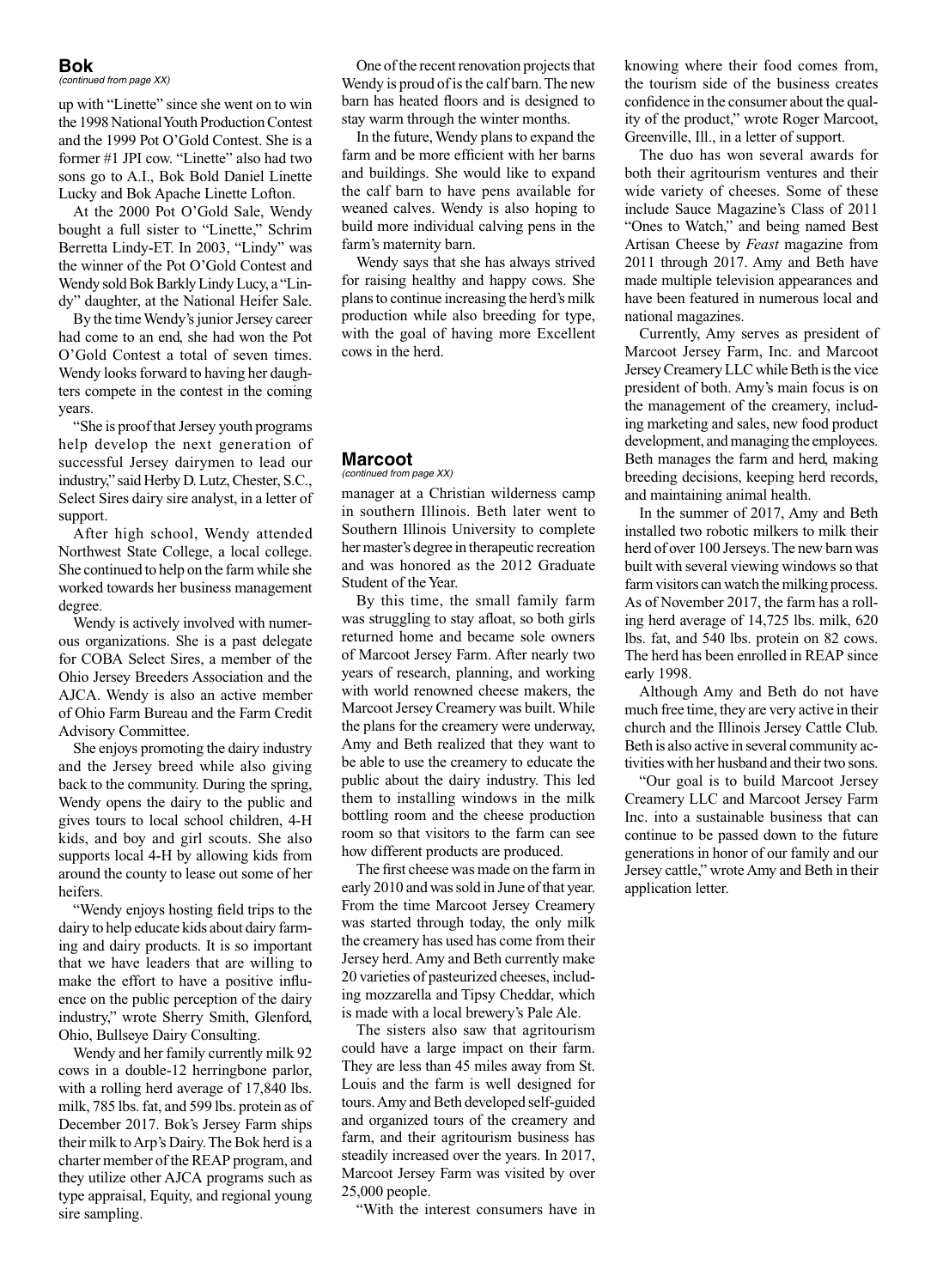# **Zumbach**

*(continued from page XX)*

co-editor of the club yearbook, and helped begin Farm Fun Day, an event that brought local school kids out to the Iowa State dairy to learn about dairy farms and products.

After graduating, she returned home to expand her herd and help with the farm. Kunde Jersey Farm currently milks 220 Jerseys, 30 of which make up Jennifer's herd. As of December 2017, her cows have a rolling herd average of 17,671 lbs. milk, 903 lbs. fat, and 633 lbs. protein. Jennifer's herd also has an appraisal average of 85%. The herd is enrolled in REAP and contributes to Equity.

Jennifer is currently responsible for registering their heifers, taking care of the financial books, and managing their DHIA records. Being a mother of four (Karl, 7; Will, 5; Anna, 3; and Neal, 1), Jennifer helps with evening chores on the farm and brings the kids along. "I enjoy watching my kids work alongside my dad daily," wrote Jennifer.

Along with all of her on-farm responsibilities, Jennifer is involved in numerous dairy organizations. She is the Delaware County Dairy Committee Chair, a past president of the Delaware County Extension Council, and has been the Delaware County 4-H Dairy Quiz Bowl coach since 2002. Jennifer also helps her husband, Dave, on the farm he owns with his family, where they raise over 1,000 Holstein steers and farm 800 acres.

"Jennifer is a 'poster child," in a good way, for all that is right about the farming community in the United States: she is passionate about proper care of animals and close to the land, devoted to family and community and specifically to the Jersey breed, and keen on developing the skills sets of the next generations," wrote Russell Gammon in a letter of support.

# **Klinkner**

*(continued from page XX)*

graduated from the short course with a dairy herd management and crops specialty in 2001 and Gail graduated in 2003 with a dairy herd management specialty. Both were dorm representatives during their time in Madison.

In early 2002, Rob worked out a rental agreement with a retired dairy farmer near Westby. This allowed him to be able to milk his own cows. In April 2002, he bought his first Jersey cows and named the herd Pine Prairie Jerseys. The herd was enrolled in REAP in February 2003, and Gail's Holsteins joined the herd shortly after the duo wed in June 2003.

The rental agreement was continued until October 2006, when the couple purchased the farm. Following the purchase, numerous updates were made to the facility, such as adding pasture mats for the cows, installing a modern milking system, and revamping the heifer barns.

Due to financial struggles, Rob and Gail sold a large chunk of their herd in July 2010. By 2013, Pine Prairie Jerseys had a full barn of milk cows again. In early 2014, the couple decided to pay off the rest of their debt by selling another large percentage of their herd. Today, their milking herd sits at 35 Jerseys and 20 Holsteins.

"It would have been much easier for them to declare bankruptcy, but Rob and Gail were absolutely determined that they would work their way out of their financial challenges and operate a profitable dairy farm," wrote Frank Friar, a consultant with the State of Wisconsin Department of Agriculture, Trade and Consumer Protection Economic Development in a letter of support. "They clearly demonstrate the business savvy and commitment to own and operate a dairy farm in challenging economic conditions—now and in the future—and are always looking at a positive approach for improving their dairy farm business."

"We have worked hard to find the most efficient number of cows to milk and still maintain profitable margins," wrote Gail and Rob in their application letter. "Knowing exactly what inputs are per cow per day helps in having a positive bottom line."

Pine Prairies Jerseys has bred three Excellent-93% cows as well as several 91- and 92-point cows. Currently, the family has one Excellent-93%, six Excellent-90%, and 17 Very Good cows.

Along with staying busy on the farm, Rob and Gail are involved in multiple organizations. Rob has been the president of the Parish 4 Jersey Breeders for the past 10 years and currently serves on the board of the Wisconsin Jersey Association for the

second time. He also serves on the Vernon-Crawford DHIA board and has been a delegate for both Accelerated Genetics and East Central Select Sires. Gail has recently worked on reviving junior dairy organizations in their area. She helped form the Vernon County Junior Dairy Club, which is open to youth interested in any breed of dairy cattle.

One of the couple's favorite activities is to show their cattle and local, state, and national shows. Their cattle have won numerous accolades at the Wisconsin Spring Spectacular Show, Minnesota State Fair, Wisconsin State Fair, and Vernon County Fair.

Rob and Gail are instilling their love of the Jersey breed and the dairy industry into their five children: Reagan, Garrison, Rubi, Ginger, and Rylan. Each of the children have their own Jerseys so that they can start building their own herds.